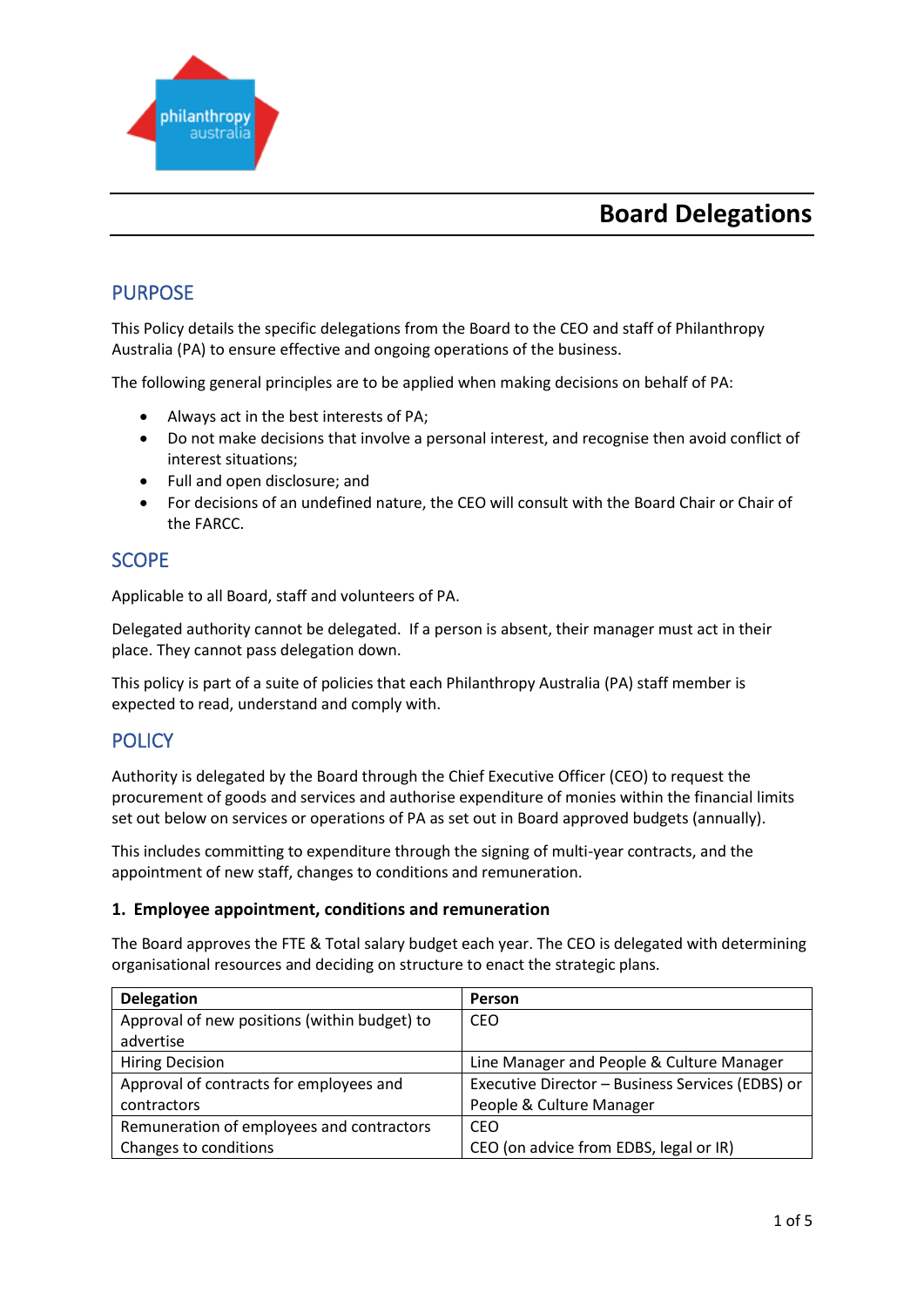

| Termination of employees and contractors | CEO (advice from EDBS or People & Culture |  |
|------------------------------------------|-------------------------------------------|--|
|                                          | Manager                                   |  |

### **2. Expenditure**

| <b>Delegation</b>                             | Person                                             |  |
|-----------------------------------------------|----------------------------------------------------|--|
| Authority to commit expenditure               | Budget Managers - up to \$20,000                   |  |
| (in accordance with Board approved budget -   | $EDBS - up to $50,000$                             |  |
| expenditure only; no contractual terms)       | CEO - up to \$200,000 (counter signed by           |  |
| e.g. accepting a quote                        | <b>Budget Manager)</b>                             |  |
| Authorisation of funds expenditure            | CEO or EDBS - up to \$200,000                      |  |
| (in accordance with approved budget)          | Board - greater than \$200,000                     |  |
| Authority to commit to conference related     | <b>Budget Manager plus Professional Conference</b> |  |
| expenditure to be paid from PCO Trust Account | Organiser (PCO) - up to \$100,000                  |  |
| (in accordance with Board approved budget -   | CEO - up to \$200,000                              |  |
| expenditure only; no contractual terms)       | Board -greater than \$200,000                      |  |
| e.g. accepting a quote                        |                                                    |  |
| Authorisation of funds expenditure to be paid | Budget Manager plus PCO - up to \$20,000           |  |
| from PCO Trust Account                        | CEO - up to \$200,000                              |  |
| (in accordance with approved budget)          | Board -greater than \$200,000                      |  |
| Authorisation of funds expenditure (outside   | CEO - up to \$10,000 net impact on budgeted        |  |
| Board approved budget)                        | loss/surplus                                       |  |
|                                               | Board – greater than \$10,000 net impact on        |  |
|                                               | budgeted loss/surplus                              |  |
|                                               |                                                    |  |
| Salaries / PAYG / BAS                         | CEO and EDBS - Any value within Board              |  |
|                                               | approved budgets                                   |  |
| Transfers between PA bank accounts            | CEO & EDBS - Any value                             |  |
| Credit Cards;                                 | CEO or EDBS - authorised to issue Credit Cards     |  |
| in accordance with operational requirements,  | CEO (max \$7,000)                                  |  |
| within the approved credit limits             | Other Staff (max \$1,500)                          |  |
| Cardholders to expend funds in accordance     | subject to monthly approval by Cost Centre         |  |
| with Credit Card policy                       | Managers and the EDBS                              |  |
| <b>Term Deposit Investments</b>               | Approval to Open - CEO & EDBS                      |  |
| Rollover of existing Term Deposits            | CEO or EDBS has authority to rollover existing     |  |
|                                               | TD's in line with cash flow needs                  |  |

# **3. Assets (IT, CRM or Office)**

| <b>Delegation</b>                               | <b>Person</b>                                |
|-------------------------------------------------|----------------------------------------------|
| Acquiring assets for operating activities       | CEO & EDBS - Within expenditure limits above |
| (excludes investments and property)             | & within Board approved budgets              |
| Disposal of assets that were used for operating | CEO or EDBS -                                |
| activities (excludes investments and property)  | Up to \$5,000 of written down value          |
| Intellectual property                           | CEO or EDBS                                  |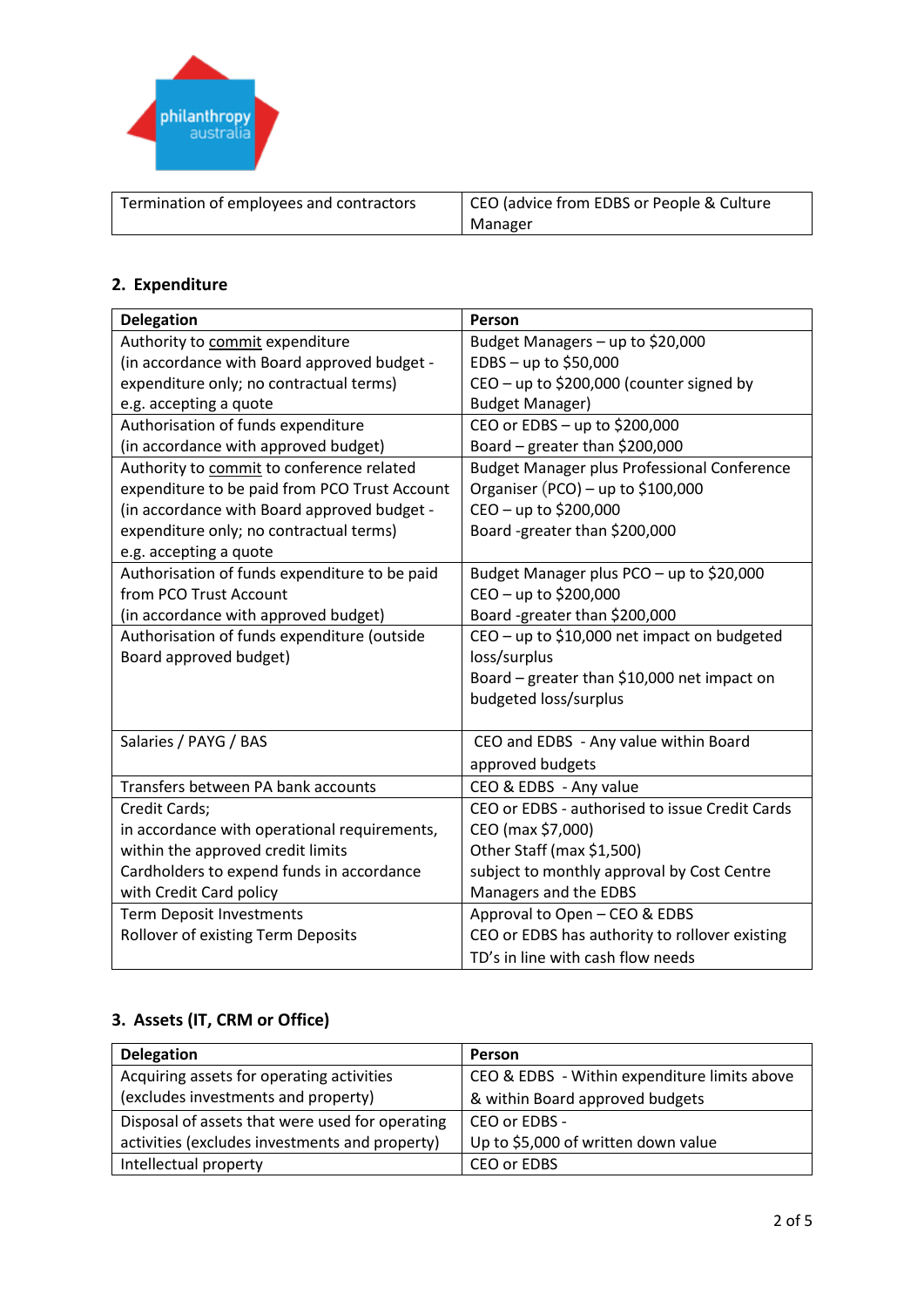

| (eg. registering trademarks and dealing with |  |
|----------------------------------------------|--|
| programmatic intellectual property)          |  |

#### **4. Contractual**

| <b>Delegation</b>                              | Person                                           |
|------------------------------------------------|--------------------------------------------------|
| Authority to enter into contracts on behalf of | Must be within Board approved budgets;           |
| the Company relating to expenditure            | $CEO - up$ to \$200,000 over the term of the     |
| (eg. supplier contracts, leases, funding       | contract                                         |
| collaborations)                                | EDBS - up to \$50,000 over the term of the       |
|                                                | contract                                         |
|                                                | Budget Managers $-$ up to \$5,000 over the term  |
|                                                | of the contract                                  |
|                                                | CEO & 1 Board or FARCC Chair unbudgeted or       |
|                                                | over \$200,000                                   |
| Authority to sign contracts and agreements     | Company Secretary (Executive Officer (EO)) in    |
| that require both the CEO and Company          | line with CEO limits above                       |
| Secretary or a Director and Secretary to sign  |                                                  |
| Authority to enter into contracts on behalf of | CEO – unlimited if aligned with organisational   |
| the Company relating to income                 | strategy and purpose                             |
| (eg partnership agreements, funding            | $EDBS - up$ to \$25,000 if within Board approved |
| applications and agreements, fee for service   | budget & strategy                                |
| agreements, funding collaborations and MoU's)  | Must align with the Partnerships Policy          |
|                                                | (currently under review)                         |

# **5. Partnerships & Fundraising Approvals**

| <b>Delegation</b>                                                      | <b>Person</b>                                                                                                                                                                                                                                          |
|------------------------------------------------------------------------|--------------------------------------------------------------------------------------------------------------------------------------------------------------------------------------------------------------------------------------------------------|
| Partnerships & Fundraising (including<br>Memorandum of Understandings) | CEO may approve Agreements that commit<br>PA's resources (financial, staff or equivalent)<br>aligned with Board approved strategy and PA<br>purpose; and<br>Aligns with the Partnership Policy (currently<br>under review)- any issues or complexities |
|                                                                        | discussed with Co-Chairs, and then to Board if<br>required.                                                                                                                                                                                            |

### **6. Chapter Group grants and costs**

| <b>Delegation</b>                           | Person                                        |
|---------------------------------------------|-----------------------------------------------|
| Approval of new Chapter groups              | Board approves Chapter after legal review     |
| Donations received for Chapter purposes     | FARCC ratifies donations for use by PA        |
| <b>Grant requests by Chapter Committees</b> | Chapter Committee minutes of meeting verify   |
|                                             | request for use of funds                      |
|                                             | CEO can authorise grants up to \$150,000,     |
|                                             | verifying ratified funds in sub-fund          |
|                                             | CEO + 1 Board can authorise grants \$150,000+ |
| Chapter groups - direct costs               |                                               |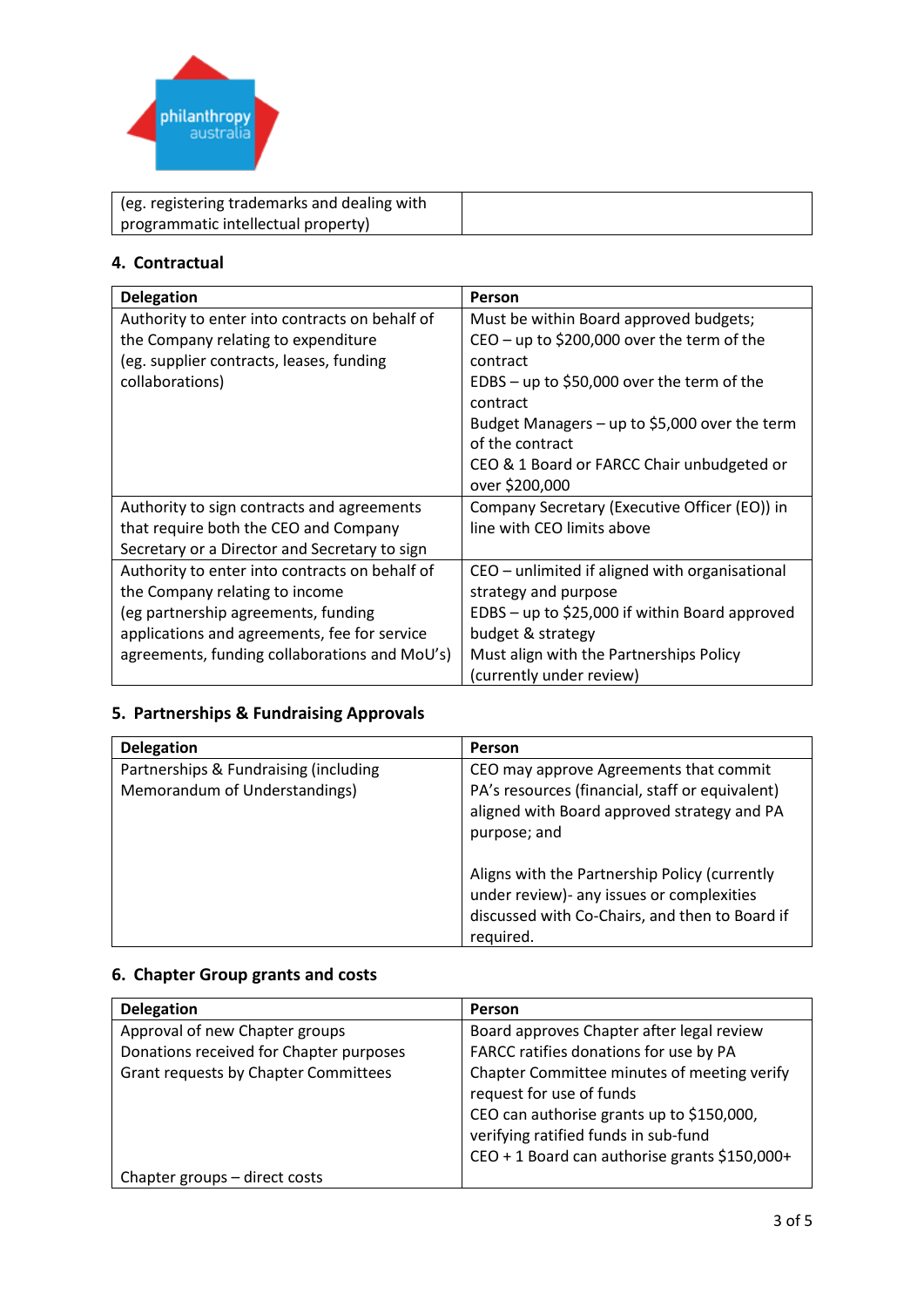

| Chapter Committee minutes of meeting verify     |
|-------------------------------------------------|
| budget for use of funds                         |
| Each invoice authorised by Committee Chair      |
| PA can pay costs direct from ratified sub-funds |
| balance (within authorisation limits)           |

#### **7. Authorisation of payment via Electronic Fund Transfer (EFT)**

- a) Relevant paperwork supported by appropriate original documentation and verifiable invoices are required to support all payments of funds
- b) These must be authorised by two signatories every time. Either both Primary signatories or a Primary and Secondary signatory may sign. Two secondary signatories may authorise payments only if there has been direct delegation due to leave or absence by both CEO and EDBS being unavailable at same time.
- c) Primary Signatory must be the Chief Executive Officer or the EDBS.
- d) The FARCC must approve additional Senior Managers as authorised signatories to the EFT payment authorisations.
- e) To enact payments and in addition to (a) above, online authorisations using secure coded devices held by only the authorising signatories are required for all EFT payments to be processed.

#### **8. Budget Reallocations**

Only the CEO or EDBS have authority to reallocate resources across Cost Centre budgets (within the overall Board approved budget). Budget Managers may reallocate within each Cost Centre, as long as there is limited impact to the approved Action Plan.

The CEO may approve changes to the budget provided there is no significant financial impact exceeding 10% variation to budgeted surplus or deficit, a significant change to the Action Plan, and there is no risk to financial sustainability.

#### **9. Risk Management & Compliance**

As per the Risk Management Policy separately authorised by the Board.

| <b>Delegation</b>                            | Person                                      |
|----------------------------------------------|---------------------------------------------|
| Establish and implement a system for         | Board approved includes Risk appetite.      |
| identifying, assessing, monitoring and       | <b>FARCC reviews &amp; recommends.</b>      |
| managing material risk                       | CEO & EDBS lead; SMT input into development |
| Communication to government regulators       | Company Secretary (EO)                      |
| (including ASIC, ACNC, ATO) to maintain      |                                             |
| information about PA (contact details and    |                                             |
| authorised/responsible persons)              |                                             |
| Submission of annual reporting to government | Company Secretary (EO)                      |
| regulators (including ASIC, ACNC, ATO) in    |                                             |
| accordance with board approved               |                                             |
| documents/content (Financial Report/AIS)     |                                             |